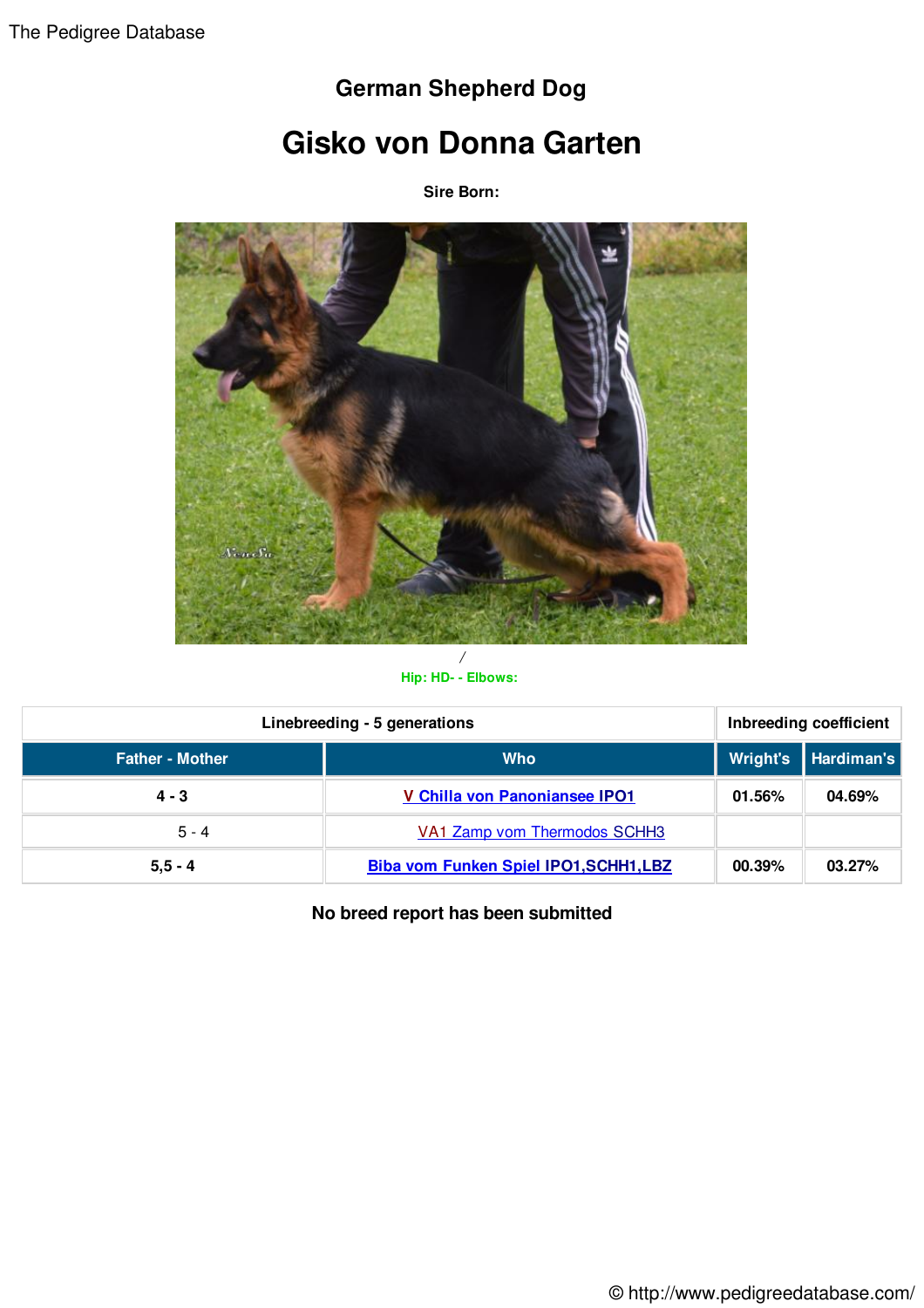The Pedigree Database

## **Pedigree for Gisko von Donna Garten**



© http://www.pedigreedatabase.com/